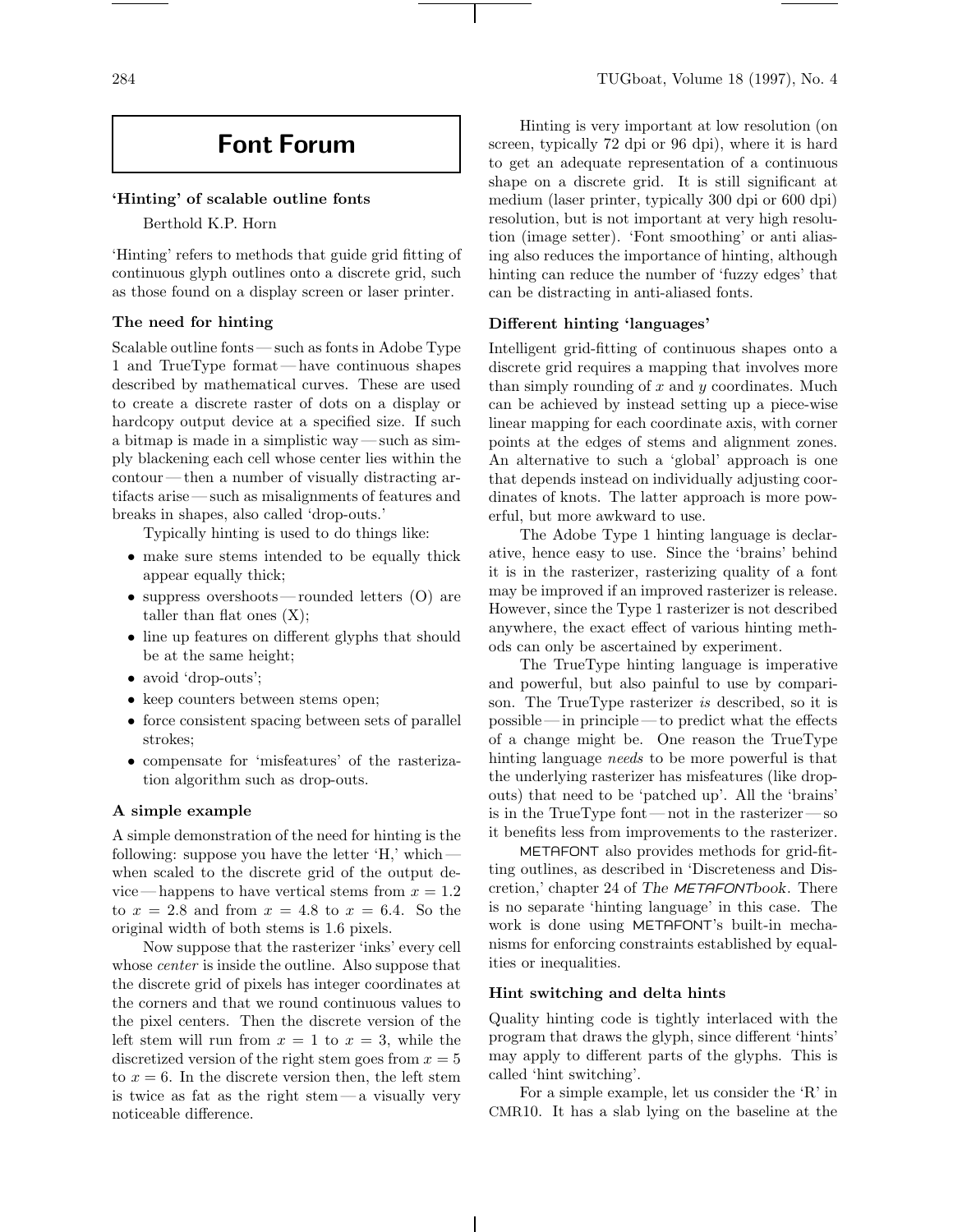bottom of the left leg and a curled shape that drops below the baseline on the right leg. If horizontal stem hints are applied to correctly grid fit the slab on the left leg, then the right leg will be drawn below the baseline, even at very small sizes where this looks 'wrong' and where pulling the right leg up to the baseline produces a visually more pleasing result. Conversely, if a horizontal stem hint were to be tuned for the curl in the right leg, then the slab at the bottom of the left leg would tend to be rasterized floating above the baseline. To get the best rasterization at all sizes, the glyph has to be split into two parts and the right leg rasterizered with different hints than those used for the left.

While simple shapes (like a sans serif 'H') require no hint switching at all, some complex shapes such as the 'Weierstrass p'  $(\wp)$  may require many switches.

TrueType provides a mechanism called 'delta hinting' which makes it possible to make corrections specific to particular resolutions (measured in ppem— pixels per 'em'). This is useful in correcting drop-outs which occur over certain size ranges. A glyph has to be checked at all sizes that a user is likely to use ('waterfalls'), and drop-outs patched up using delta hints that apply at those sizes. It is possible to draw a complete bitmap using TrueType hinting code.

Type 1 fonts use a different (undocumented) rasterization algorithm that first creates a continuous outline that has no drop-outs, but that is approximately  $\frac{1}{2}$  pixel too wide all the way around. It then erodes this outline using Euler-number-preserving binary image operations— which cannot introduce drop-outs. Hence there is no need to 'patch up' the result.

#### **Hint types and hinting tools**

Some hints are font wide, such as information on 'alignment zones,' dominant stem widths, and overshoot suppression. But the bulk of hinting code is at the character level. Often the character level code is designed to interact with the font level code (e.g. socalled 'ghost' stems interacting with font level alignment zones at x-height, cap-height, figure-height, ascender, descender heights and so on).

Some simple types of hints follow systematic rules and can be generated automatically by some applications such as Fontographer, FontLab, Type-Designer, and Ikarus. Others require judgement; quality hinting is more of an art than a science. For example, you get to choose (roughly speaking) between preserving more of the unique character of a

particular face at small sizes versus making it more readable.

There are few good tools for doing quality manual hinting. For Type 1 fonts, most font generation software has some support for manipulating hints graphically. Type Designer even provides for hint switching. But without being able to see clearly what hints go where, it isn't really good enough to be useful. For TrueType, the only hinting tools are from Type Solutions in New Hampshire.

## **The quality of fonts and of rasterizers**

Note that the 'hinting' code can be a substantial part of a font, particularly in the case of quality TrueType fonts. If you pass one of the Microsoft core fonts (Arial, Times New Roman, and Courier New) through one of the font generation tools you will see a dramatic drop in size as a result of the fact that the original hints are lost. In some cases quality TrueType fonts shrink by almost 50% (and lose their quality, of course) by this kind of liposuction. Type 1 font hinting is simpler and so rarely adds more than 10% to 20% to file size.

Hinting code is interpreted by the rasterizer and so its effectiveness depends on how well the rasterizer makes use of it. Adobe Type Manager (ATM) does the best job for fonts in Type 1 format, with PostScript interpreters in printers typically not being quite as sophisticated. Various Display PostScript systems mostly do not do as well as ATM either. This may change as Adobe upgrades PostScript interpreters under its control. Naturally 'clones' don't do as well.

## **Moral**

Use only quality fonts. Fonts on those discs that offer 'a zillion fonts for \$29.95' are mostly poorly made derivatives of the real thing. Typically the original hinting is stripped out (perhaps because it is thought to be better protected by copyright than the rest of the font program).

# **References**

- Adobe Systems Inc. Adobe Type 1 Font Format. Addison-Wesley, 1.1 edition, 1993.
- Adobe Systems Inc. "Font Hint Information". http://www.adobe.com/supportservice/ devrelations/typeforum/hinting.html, 1997. Includes references to electronic copies of the Type 1 format specification and related information.
- Apple Computer, Inc. Inside Macintosh/ Text. Apple technical library. Addison-Wesley, Reading, MA, USA, 1993.